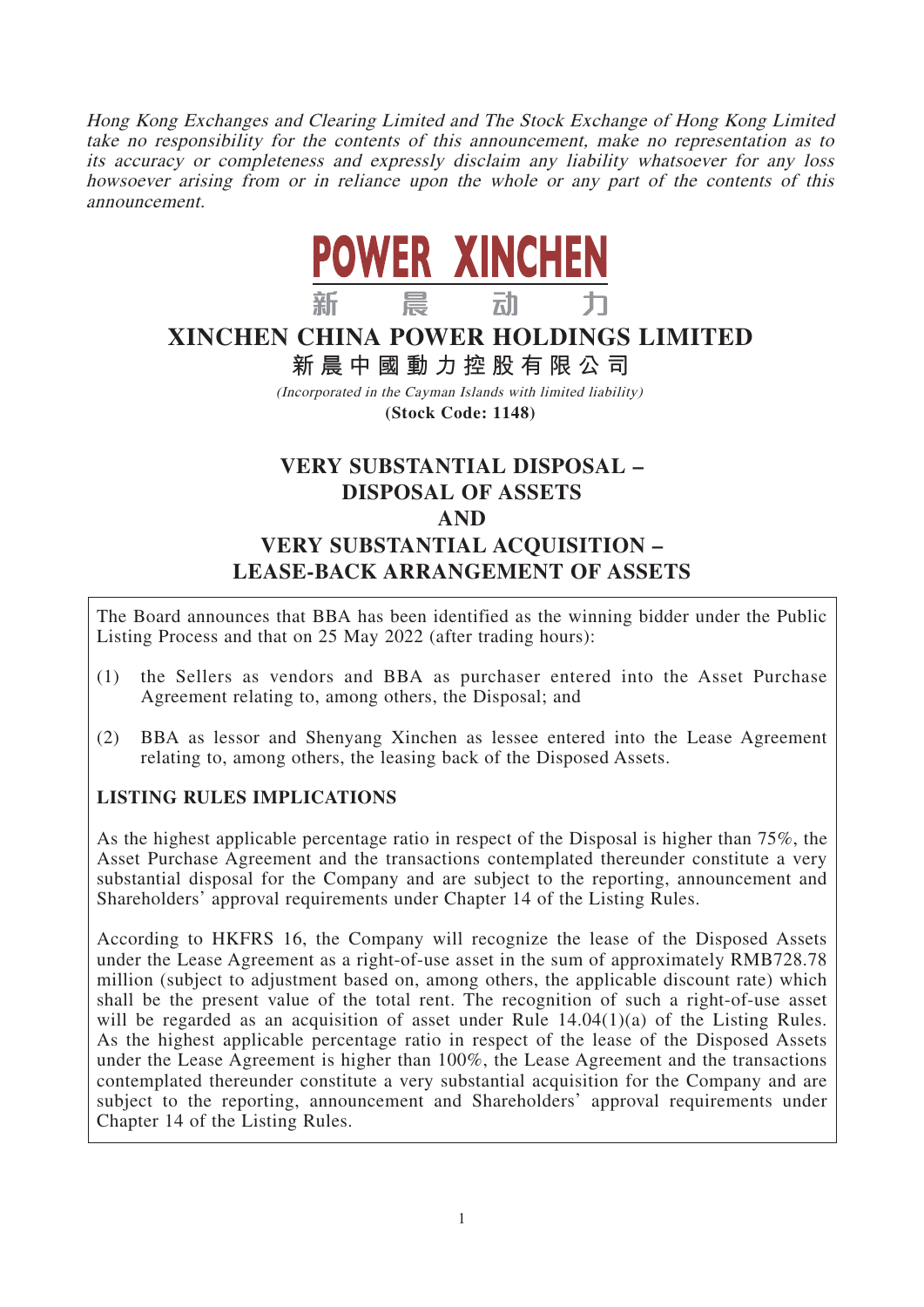## **GENERAL**

A circular containing, amongst other things, details of the Asset Purchase Agreement, the Lease Agreement and a notice convening the Extraordinary General Meeting for the Shareholders to consider and, if thought fit, approve the Asset Purchase Agreement, the Lease Agreement and the transactions contemplated thereunder is expected to be despatched on or before 16 June 2022.

References are made to (i) the announcement of the Company dated 11 May 2021 and the circular of the Company dated 30 July 2021 regarding, among others, the provision of the Loan by BBA to the Sellers (all of which are wholly-owned subsidiaries of the Company) and the mortgages created over the Disposed Assets by the Sellers in favour of BBA as security for, among others, the Loan; and (ii) the announcement of the Company dated 12 April 2022 relating to, among others, the commencement of the Public Listing Process.

The Board announces that BBA has been identified as the winning bidder under the Public Listing Process and that on 25 May 2022 (after trading hours):

- (1) the Sellers as vendors and BBA as purchaser entered into the Asset Purchase Agreement relating to, among others, the Disposal; and
- (2) BBA as lessor and Shenyang Xinchen as lessee entered into the Lease Agreement relating to, among others, the leasing back of the Disposed Assets.

## **ASSET PURCHASE AGREEMENT**

The principal terms of the Asset Purchase Agreement are set out below:

## **Date**

25 May 2022

## **Parties**

- (1) the Sellers, as vendors
- (2) BBA, as purchaser

#### **Subject matter**

On and subject to the terms and conditions of the Asset Purchase Agreement, the Sellers have agreed to sell, transfer, assign, convey and deliver to BBA and BBA has agreed to purchase, acquire and accept from the Sellers, all of the right, title and interest of the Sellers in, to and under the Disposed Assets.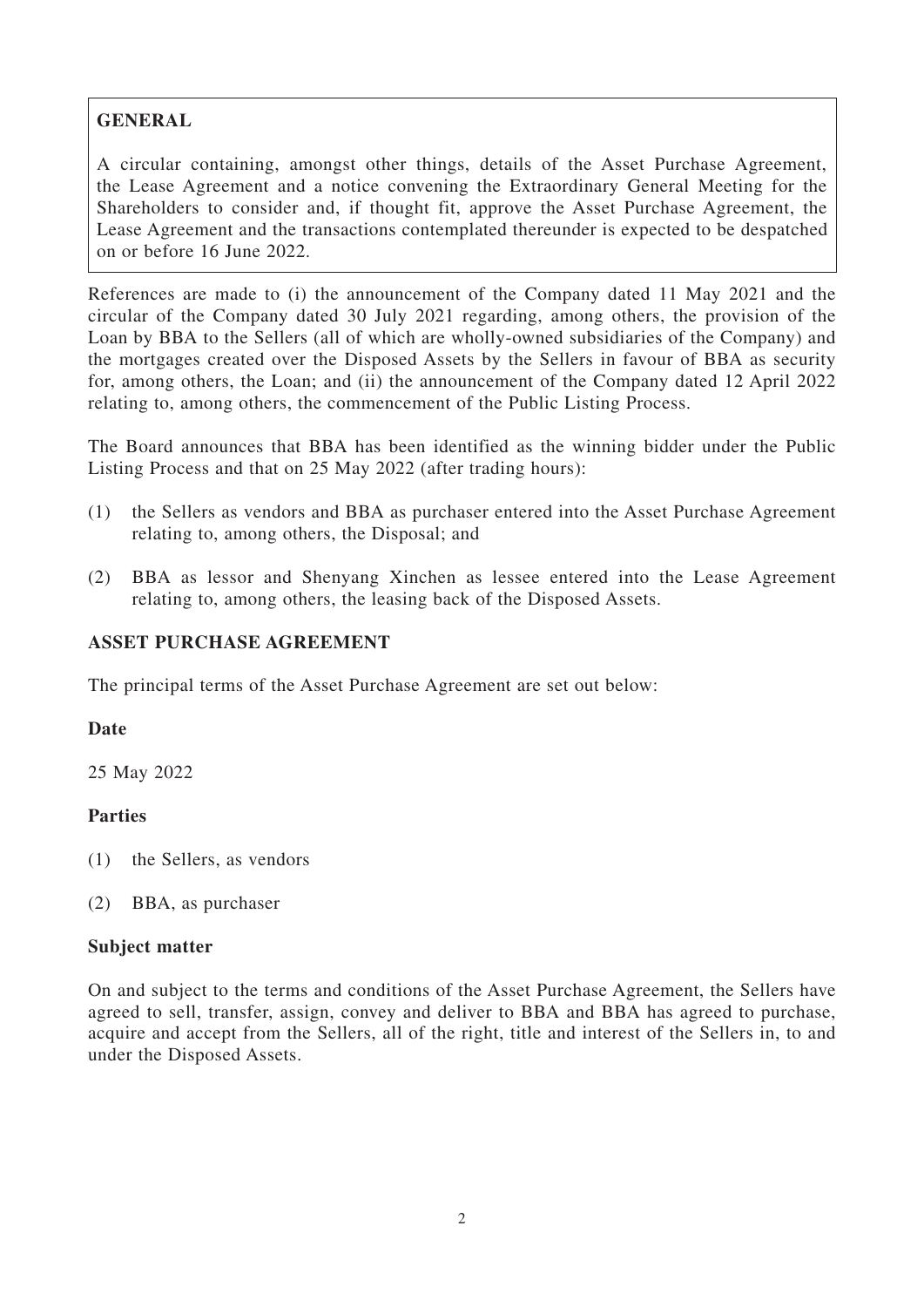## **Purchase Price**

BBA's winning bid price under the Public Listing Process is approximately RMB819.35 million, which is equal to the appraised value of the Disposed Assets as at 30 June 2021 according to the asset appraisal conducted by a PRC qualified valuer on replacement cost approach. The Purchase Price is approximately RMB925.86 million, which is based on the winning bid price and taking into account value added tax of approximately RMB106.51 million.

Subject to the satisfaction or waiver in writing by BBA of all the conditions as mentioned in the paragraph headed "Conditions" below in this announcement, within ten (10) Business Days after the Asset Purchase Agreement takes effect, BBA agrees to pay to the Sellers the Purchase Price.

The parties agree that the deposit of approximately RMB163.86 million already paid by BBA to the Shenyang Asset Exchange shall be directly converted into a part of the Purchase Price to be paid by BBA on a dollar-for-dollar basis, and the outstanding principal amount of the Loan in the sum of RMB500.00 million shall be converted into a part of the Purchase Price to be paid by BBA on a dollar-for-dollar basis. BBA shall pay only the balance of the Purchase Price of approximately RMB262.00 million in cash after deducting the two sums mentioned above.

As the prerequisite for the payment of the balance of the Purchase Price by BBA, the related interest accrued on the Loan (calculated until the date of actual payment of the balance of the Purchase Price by BBA) shall be paid to BBA five (5) Business Days prior to the date of actual payment of the balance of the Purchase Price by BBA as agreed in the Asset Purchase Agreement.

The Directors (including the independent non-executive Directors) consider that the Purchase Price is fair and reasonable and on normal commercial terms and is in the interests of the Company and the Shareholders as a whole.

## **Conditions**

The obligations of BBA to pay the Purchase Price shall be subject to the satisfaction, prior to or on the payment date, of the following conditions, unless such conditions (other than those set out in sub-paragraph (a) and (b) below) are waived in writing by BBA:

- (a) approval by the Shareholders at general meeting of the Disposal, and provision by the Sellers to BBA of a certified copy of the relevant resolution passed by the Shareholders at the general meeting;
- (b) approval by the state-owned assets supervision and administration authority having jurisdiction over the Sellers of the Disposal, and provision by the Sellers to BBA of a certified copy of such approval;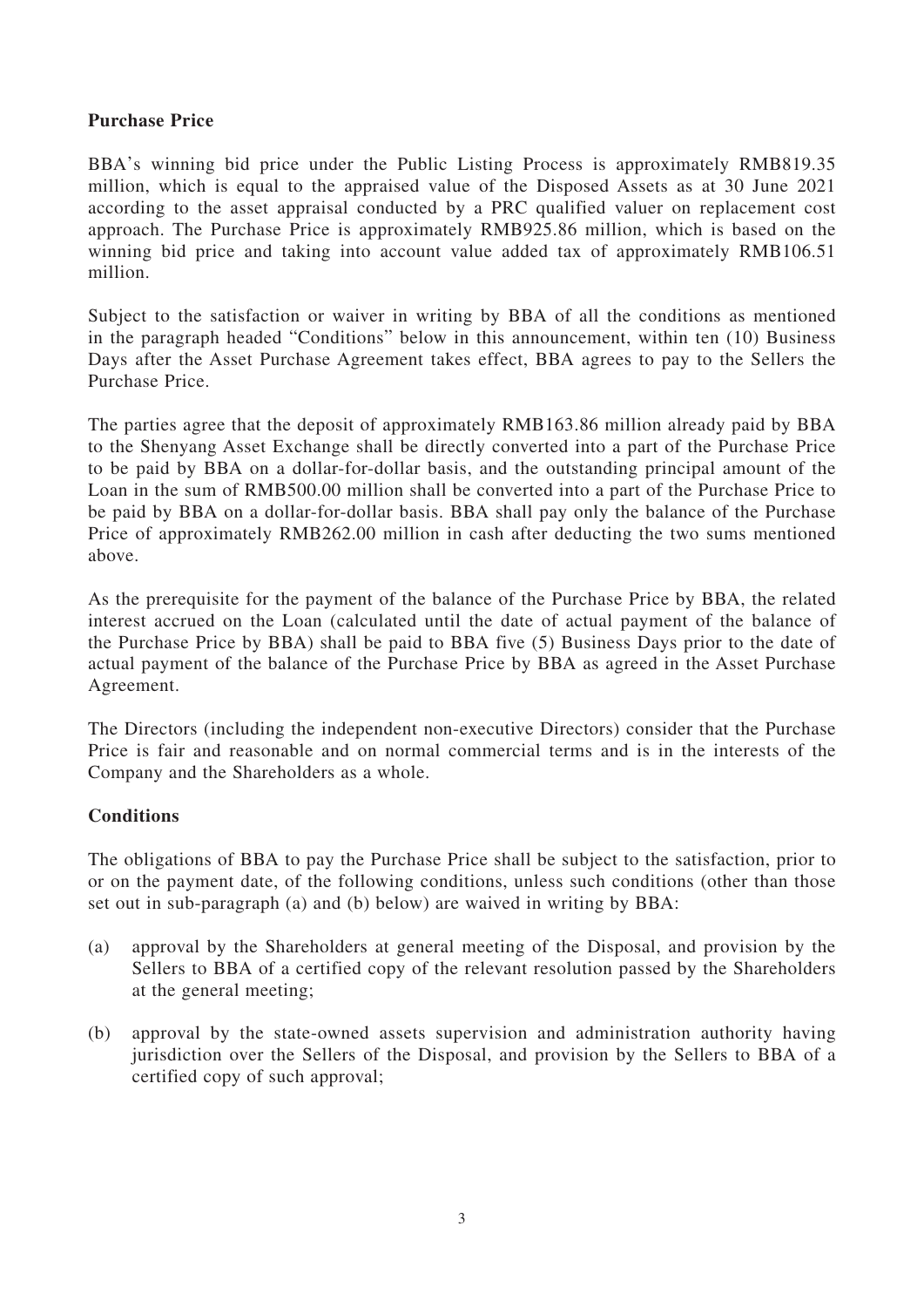- (c) resolutions by the highest authority of the Sellers approving the Disposal, and provision by the Sellers to BBA of certified copies of such resolutions;
- (d) issuance by the Shenyang Asset Exchange to BBA of the Notice of Award/Notice of Preferred Result, confirming that BBA is identified as the purchaser of the Disposed Assets in the Public Listing Process;
- (e) execution by the Sellers and BBA, and effectiveness, of the Asset Purchase Agreement;
- (f) the Sellers having procured the consents of all relevant third parties, in each case, in respect of the sale and purchase of the Disposed Assets;
- (g) Mianyang Xinchen having completed the duty payment for the duty exempt imported equipment listed in the Asset Purchase Agreement, which are under the supervision of the General Administration of Customs of the PRC (including its predecessors and successors and any of their respective provincial or local branches) (the "**Customs**") on the date of the Asset Purchase Agreement, and removed the restrictions imposed by the Customs on the transfer of the imported equipment of the Disposed Assets;
- (h) Shenyang Xinchen and Mianyang Xinchen having entered into an agreement to terminate the lease of crankshaft production line, and Shenyang Xinchen and Mianyang Xinchen (Shenyang Branch) having entered into an agreement to terminate the lease of connecting rods production line. The termination under each of the aforementioned agreements will take effect from the Closing Date;
- (i) BBA and Shenyang Xinchen having entered into the Lease Agreement;
- (j) the Sellers having provided to BBA the photocopies of reasonably sufficient documents (purchase contract, invoices and payment vouchers categorized per asset, to the extent available) and the financial book entry confirming the ownership of major domestically purchased fixed assets which are part of the Disposed Assets each with a book value over RMB100,000;
- (k) the Sellers' representations and warranties set forth in the Asset Purchase Agreement being true and correct in all material respects;
- (l) the Sellers having performed and complied with all of their covenants required to be performed under the Asset Purchase Agreement in all material respects;
- (m) since the date of the Asset Purchase Agreement, no event or circumstance having arisen or occurred which has had or could reasonably be expected to have a Material Adverse Effect;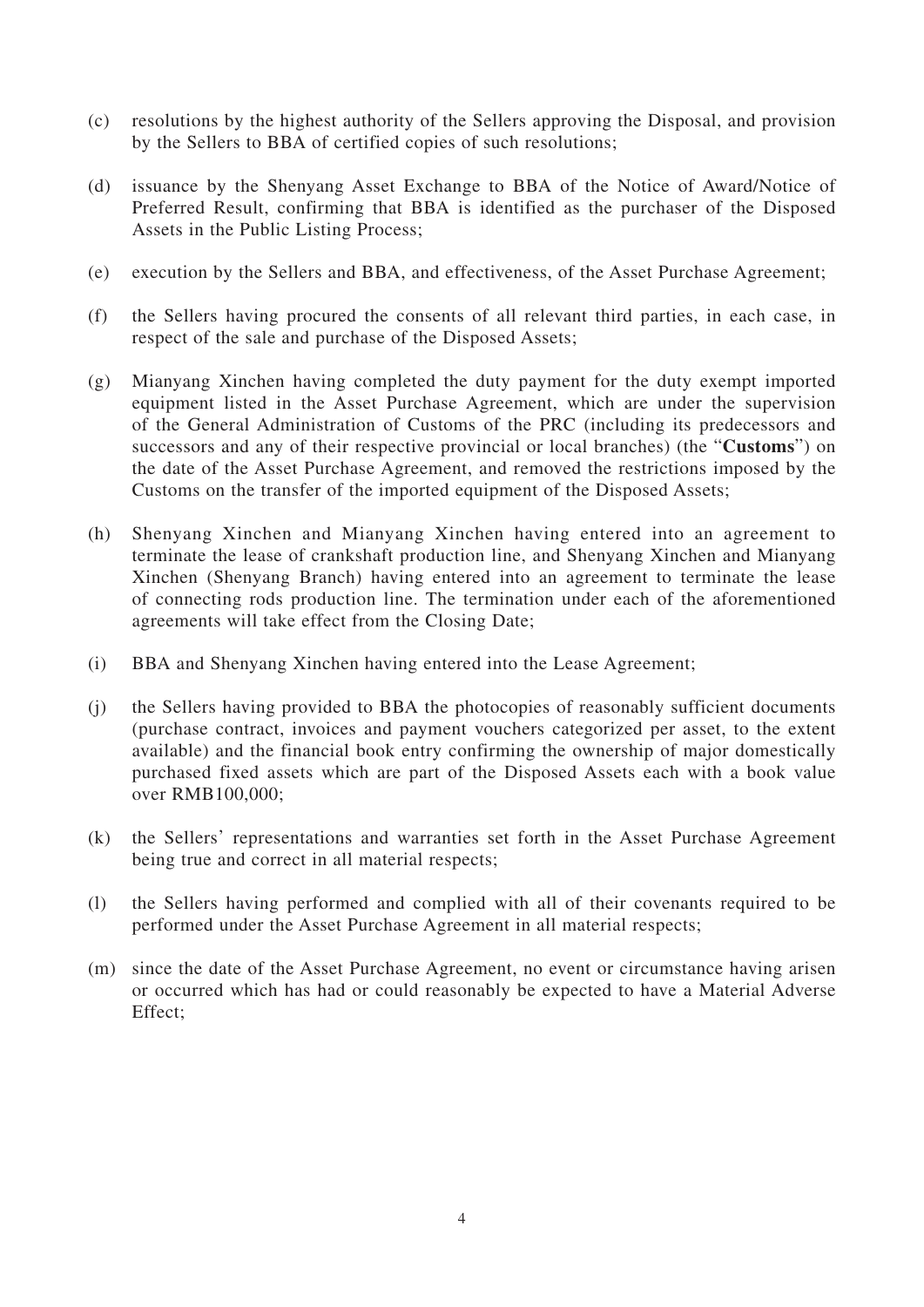- (n) no action, suit, or proceeding being pending or threatened before any court or quasijudicial or administrative agency of any state, local, or foreign jurisdiction or before any arbitrator wherein an unfavorable injunction, judgment, order, decree, ruling, or charge would (A) prevent consummation of any of the transactions contemplated by the Asset Purchase Agreement, (B) cause any of the transactions contemplated by the Asset Purchase Agreement to be rescinded following consummation, (C) affect materially and adversely the right of BBA to own the Disposed Assets, or (D) affect materially and adversely the right of BBA to operate the relevant business as a result of such acquisition of the Disposed Assets (and no such injunction, judgment, order, decree, ruling, or charge being in effect);
- (o) the result of asset checking by BBA not having Material Adverse Effect;
- (p) other conditions mutually agreed among the Sellers and BBA to BBA's payment of the Purchase Price;
- (q) the Sellers having submitted a confirmation letter to BBA, indicating that the conditions set out in sub-paragraphs (a) to (p) above have been satisfied in all respects;
- (r) all internal and external approvals in connection with the entry into the Supplementary Agreement having been obtained by the Sellers, and the Sellers having provided BBA with certified copy of such approvals, the contents of which are satisfactory to BBA;
- (s) the Supplementary Agreement having been signed and entered into force;
- (t) Shenyang Xinchen having opened a special bank account to receive the Purchase Price, and Shenyang Xinchen, BBA and the bank having entered into an account escrow agreement in form and substance satisfactory to BBA; and
- (u) the Sellers having provided BBA with a written plan to use the Purchase Price.

As at the date of this announcement, no other conditions have been mutually agreed among the Sellers and BBA under sub-paragraph (p) above. Further announcement(s) will be made by the Company if and when there is any such other condition agreed.

If the above conditions fail to be satisfied (or, where applicable, waived in writing by BBA) within ten (10) Business Days following the effective date of the Asset Purchase Agreement, BBA shall have the right to unilaterally rescind the Asset Purchase Agreement immediately or extend the said period by giving a written notice to the Sellers.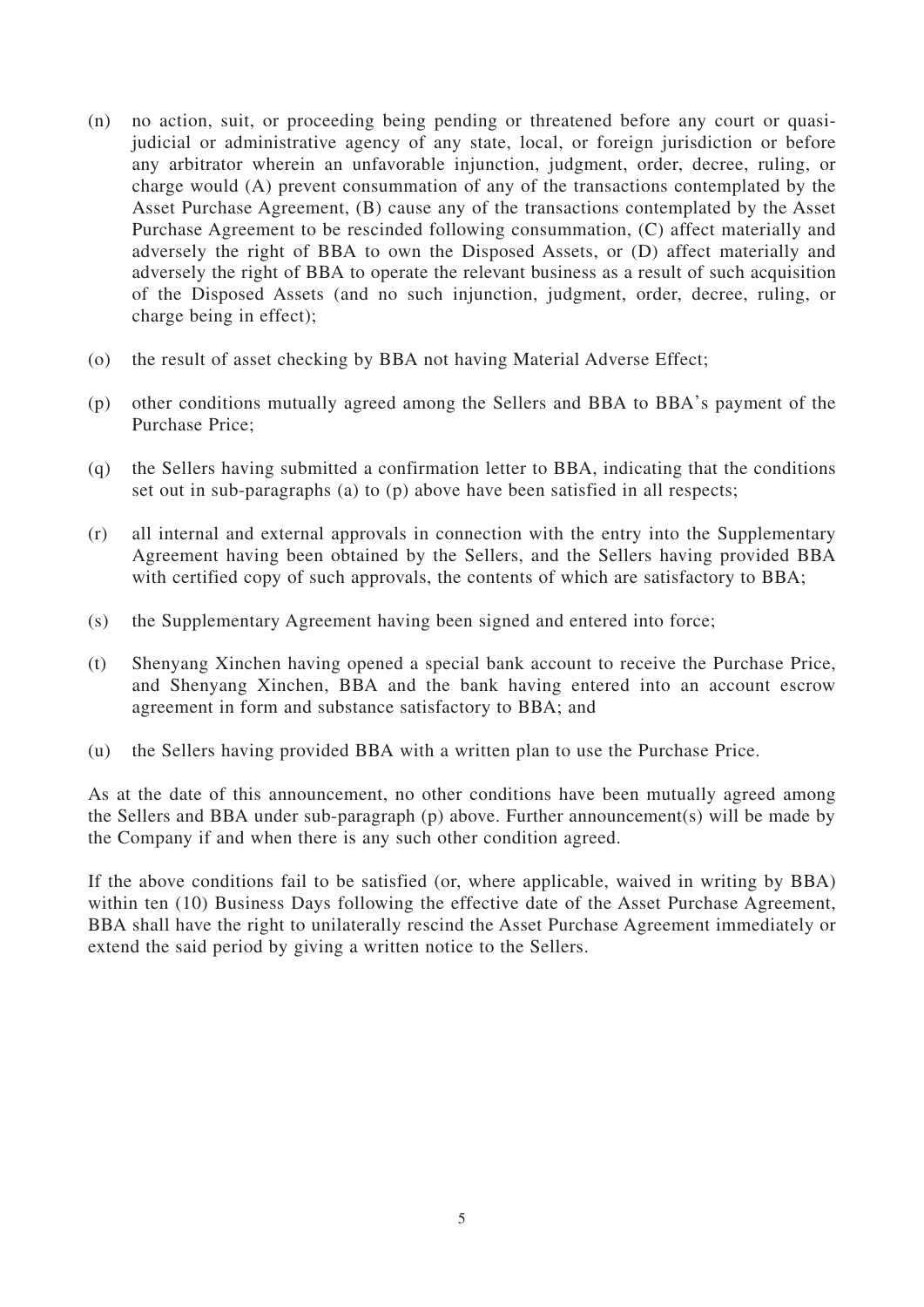## **Closing**

Closing shall take place on the fifth Business Day following the payment date of the Purchase Price or such other date as the Sellers and BBA may mutually determine.

Except with respect to the Assigned Contracts, the title to, and risk in, each of the Disposed Assets shall pass to BBA on Closing. The Sellers and BBA agree that the Assigned Contracts shall not be actually transferred to BBA upon Closing, but the Sellers shall continue to perform the Assigned Contracts in accordance with normal and reasonable commercial standards, and the Sellers agree that BBA shall have the right to notify the Sellers of the actual transfer of the Assigned Contracts to BBA at any time after the Closing Date, at which time the Sellers shall unconditionally cooperate and obtain the consent of third parties to the transfer. Until the date of actual transfer, all obligations and liabilities in connection with the Assigned Contracts shall be performed and assumed by the Sellers.

#### **Restrictions after the transfer of the Disposed Assets**

After the transfer of the Disposed Assets pursuant to the Asset Purchase Agreement:

- (a) BBA will lease the Disposed Assets to Shenyang Xinchen in accordance with the Lease Agreement for Shenyang Xinchen to operate the Disposed Assets;
- (b) any sale, transfer, pledge, mortgage or other disposal of the Disposed Assets by BBA shall be subject to prior written approval of Mianyang Xinchen; and
- (c) in case of bankruptcy of BBA, mortgage or major asset change related to the Disposed Assets, Mianyang Xinchen shall be entitled to pre-emptive rights over the Disposed Assets at the same price and on the same conditions as offered by other purchasers.

## **Termination**

(a) If within ten (10) Business Days following the satisfaction or waiver in writing by BBA of all the conditions set out in the paragraph headed "Conditions" above in this announcement, BBA fails to pay to the Sellers the Purchase Price, then, but without prejudice to any other rights or remedies available to the Sellers, the Sellers shall give a notice to the Purchaser asking the Purchaser to cure the breach within a period of twenty (20) Business Days. In the event such breach is not cured within such period the Sellers may, without any liability to BBA, elect not to complete the sale of the Disposed Assets by giving written notice to BBA.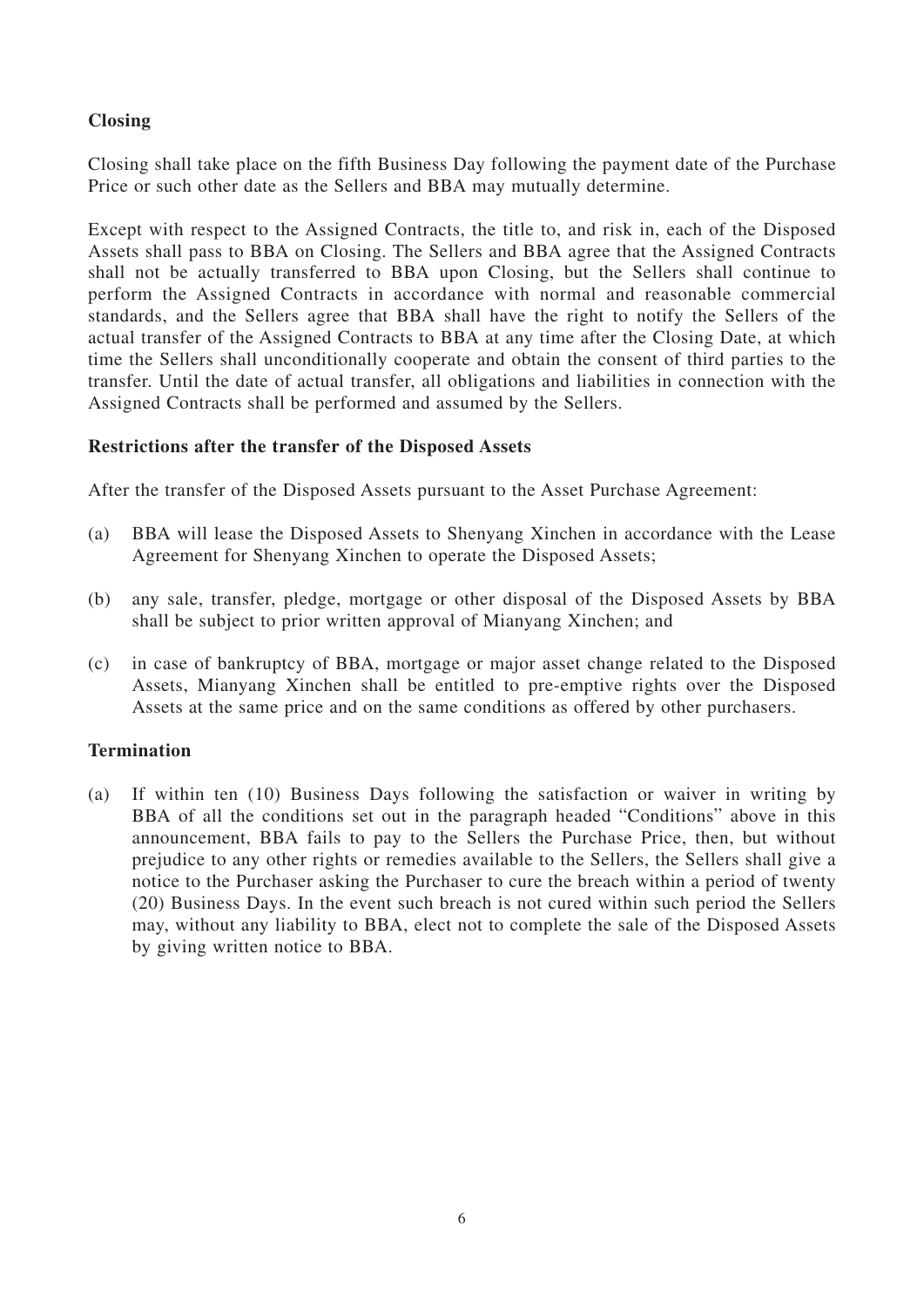- (b) If before the Closing Date:
	- (i) any of the Sellers is in breach of any representations and warranties set forth in the Asset Purchase Agreement and such breach would or could be reasonably expected to have a Material Adverse Effect; or
	- (ii) any of the Sellers is in breach of any obligation on its part under the Asset Purchase Agreement and (1) such breach would or could be reasonably expected to have a Material Adverse Effect and (2) where that breach is capable of remedy, such breach is not remedied to the satisfaction of BBA,

then, but without prejudice to any other rights or remedies available to BBA, BBA shall give a notice to the Sellers asking the Sellers to cure the breach within a period of twenty (20) Business Days. In the event such breach is not cured within such period, BBA may, without any liability to the Sellers, elect not to complete the purchase of the Disposed Assets by giving written notice to the Sellers.

(c) The Sellers and BBA may terminate the Asset Purchase Agreement by mutual written consent at any time prior to Closing.

No matter how the Asset Purchase Agreement is terminated, if BBA has paid to the Sellers any part of the Purchase Price, the Sellers shall return to BBA the amount already paid plus interest (calculated based on the yearly rate of 4.6%) within 10 days after the termination of the Asset Purchase Agreement. Otherwise, BBA shall have the right to set off the corresponding amount against the amount payable to any of the Sellers under any contract, without the consent of the Sellers.

## **Force majeure**

If, for reasons which are not foreseeable, unavoidable and which are beyond the control of the party concerned, such as riot, strike, act of God or change of law, it becomes impossible for a party to perform or observe its obligations hereunder ("**Force Majeure**"), then the party concerned shall be excused for its non-performance or non-observance during the duration of the Force Majeure. Such party shall immediately notify such event of Force Majeure in writing to the other parties, and shall provide to the other parties proof of the existence and past and expected duration of adverse impact of the event issued by an official organ in the region within thirty (30) days after the occurrence of such Force Majeure event. In the event of Force Majeure, the parties shall promptly consult to decide whether and how to proceed with the performance of the Asset Purchase Agreement. Should the obligation which cannot be performed or observed by a party by reason of the Force Majeure constitute a material obligation considering the Asset Purchase Agreement as a whole causing the nonperformance or non-observance to continue for a period exceeding six (6) months, then any of the other parties shall have the right to terminate the Asset Purchase Agreement and any other agreements entered into in relation thereto immediately.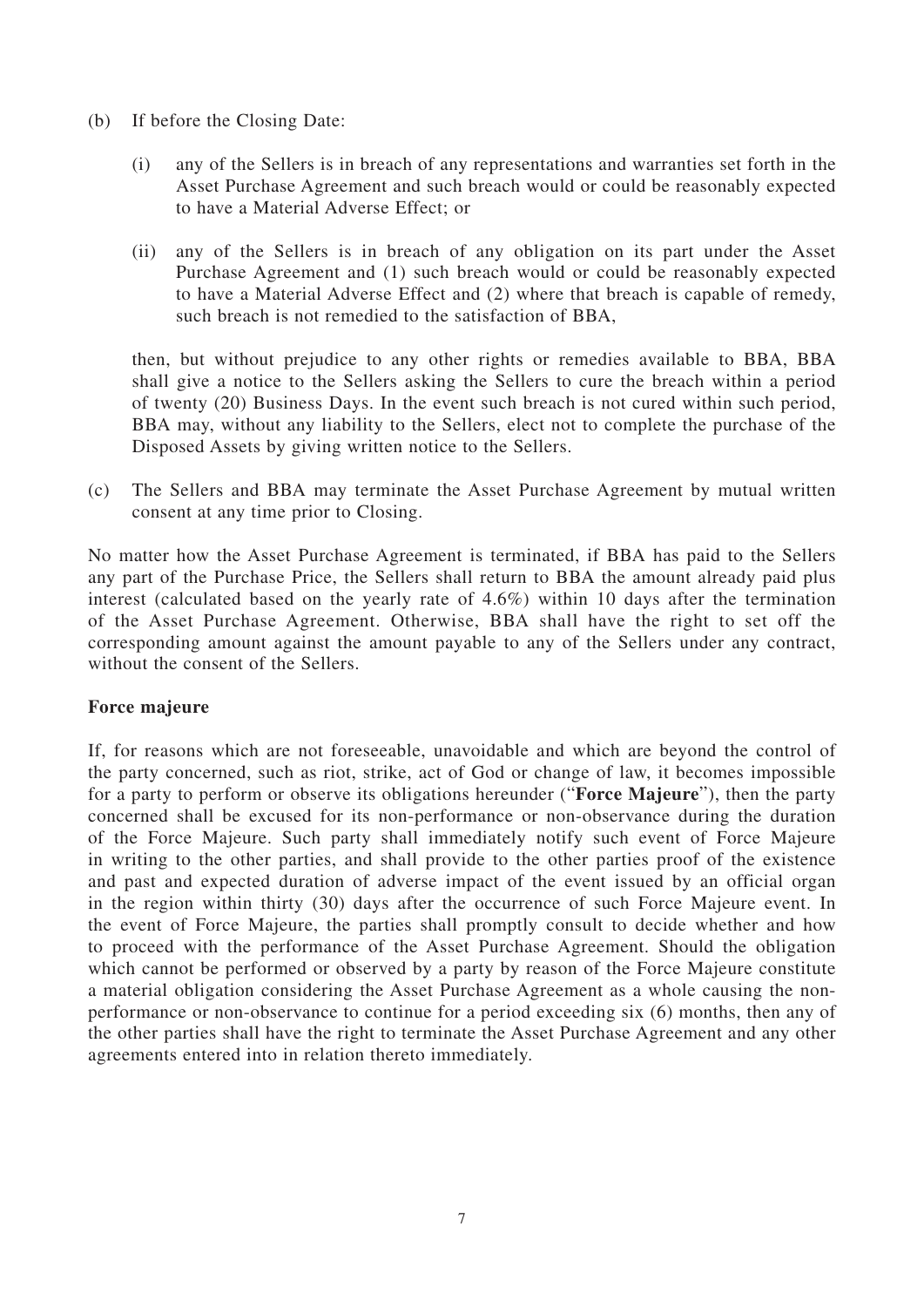## **Effectiveness**

The Asset Purchase Agreement shall come into effect upon approval of the Disposal by the Shareholders at general meeting and the affixation of the signature and seal by the Sellers and BBA to the Asset Purchase Agreement.

## **LEASE AGREEMENT**

The principal terms of the Lease Agreement are set out below:

## **Date**

25 May 2022

## **Parties**

(1) BBA, as lessor

(2) Shenyang Xinchen, as lessee

## **Subject matter**

On the terms of the Lease Agreement, BBA have agreed to lease to Shenyang Xinchen the Disposed Assets for its production of crankshafts and connecting rods in accordance with the New Supply Contracts.

## **Term**

Sixty-six months, commencing on the Closing Date.

If Shenyang Xinchen wishes to continue to lease the Disposed Assets after the expiry of the term, it shall submit a written request to BBA twelve months before the expiry of the term for renewal. If BBA agrees to renew the lease under the Lease Agreement, BBA and Shenyang Xinchen shall sign either a new equipment lease agreement or a supplementary agreement to the Lease Agreement.

Under the Lease Agreement, Shenyang Xinchen does not have any right or option to acquire the Disposed Assets at the expiry of the term of the lease.

## **Rent**

RMB930.26 million in total, payable monthly.

The rent was determined with reference to the Purchase Price plus the related taxes and duties payable and transaction costs incurred by BBA in connection with the Disposal.

The Directors (including the independent non-executive Directors) consider that the rent is fair and reasonable and on normal commercial terms and is in the interests of the Company and the Shareholders as a whole.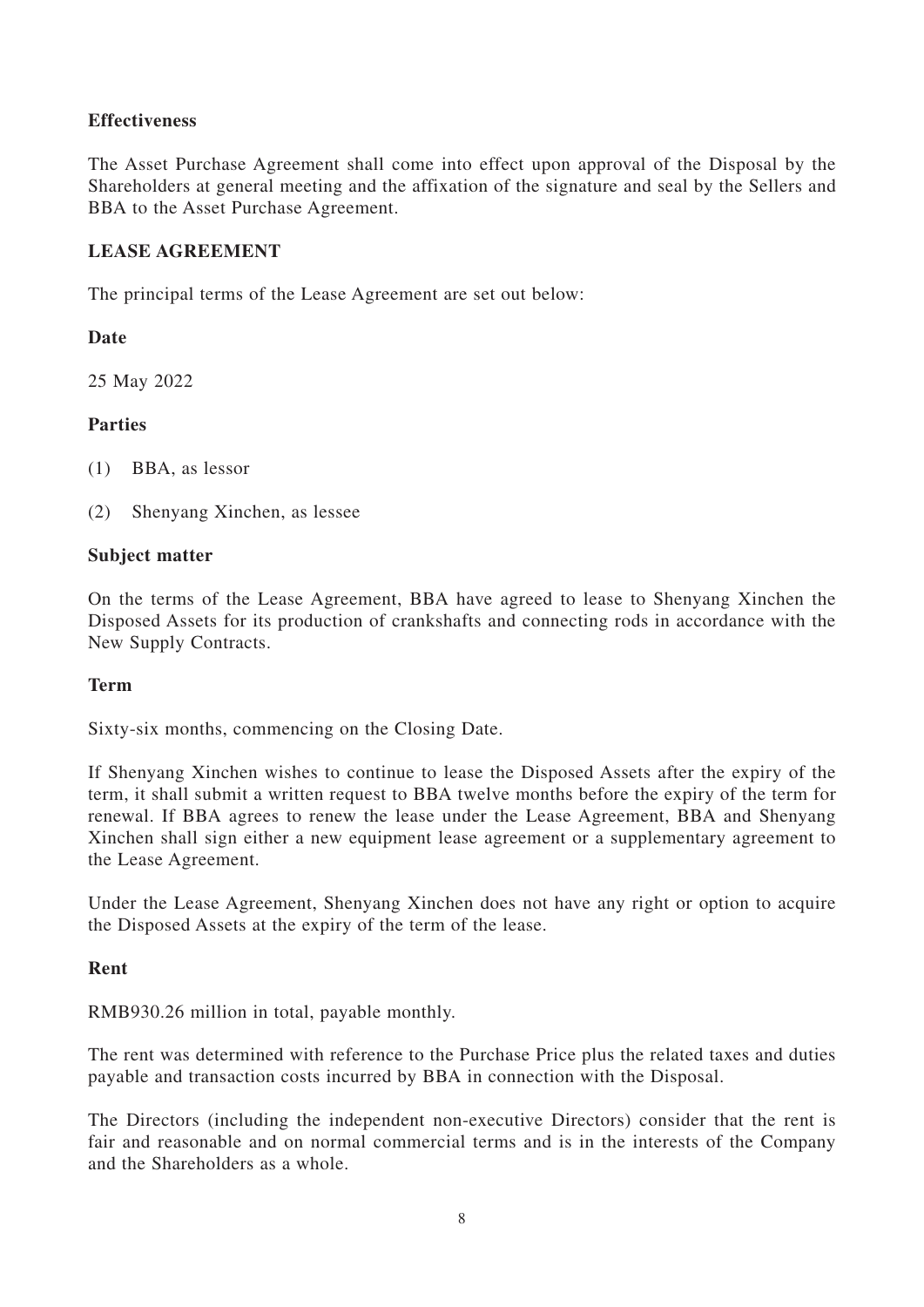## **Early termination**

If Shenyang Xinchen fails to perform any obligations under the New Supply Contracts, BBA shall be entitled to give Shenyang Xinchen an advance written notice of 30 working days to terminate the Lease Agreement.

In the following circumstances, BBA or Shenyang Xinchen shall have the right to notify the other party 10 working days in advance to terminate the Lease Agreement:

- (a) where the other party has committed a material breach of the Lease Agreement, and it still fails to perform its obligations or rectify such breach within a reasonable time after being demanded by such party; or where the breach of the other party makes such party completely unable to achieve the purpose of the Lease Agreement;
- (b) where the other party is ordered to suspend its business or has its business licence revoked by the relevant competent authority;
- (c) where the other party applies for bankruptcy, dissolution, liquidation or similar judicial proceedings by itself or by a third party; or
- (d) where the Lease Agreement cannot be performed for a period reaching one month due to force majeure.

Where the New Supply Contracts expire or are early terminated, the Lease Agreement shall expire or be early terminated at the same time without affecting BBA's right to claim against Shenyang Xinchen for breach of the Lease Agreement.

## **REASONS FOR AND BENEFITS OF ENTERING INTO THE ASSET PURCHASE AGREEMENT AND THE LEASE AGREEMENT**

The Company is an investment holding company and is the holding company of the Group. The Group is principally engaged in the development, manufacture and sale of automotive engines for passenger vehicles and light duty commercial vehicles and manufacture of engine parts and components of passenger vehicles in the PRC. The Sellers are wholly-owned subsidiaries of the Company with business operations in the PRC.

As a means of improving the liquidity of the Group and raising fund for repayment of the Loan, the Group has been looking for a suitable buyer to purchase the Disposed Assets at a reasonable price through a public auction. BBA has just been identified as the highest bidder in the Public Listing Process who is willing to pay a price which the Directors consider fair and reasonable. Apart from the Disposal, the Group has explored other means to finance the repayment of the Loan. The Group has approached various banks in the PRC for financing. Although the liabilities to assets ratio of the Company is not high, given that the percentage of current liabilities to current assets of the Company on a consolidated basis is relatively high, coupled with the lack of suitable available assets that may be given as security, the Group has only been able to obtain a total sum of further bank borrowings which is far from sufficient to repay the Loan in full.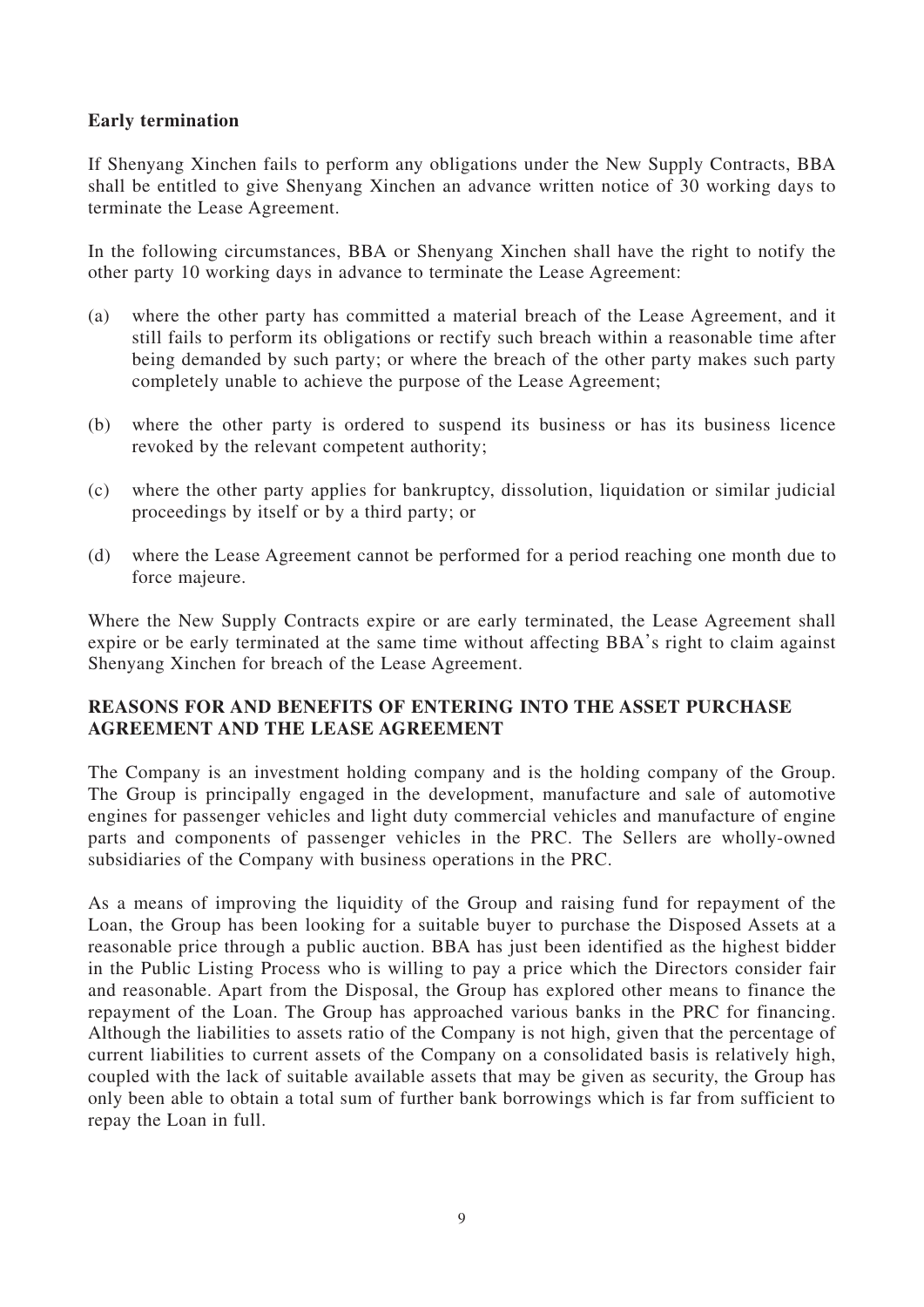The Company considers the transactions to be beneficial to the Group as the Group could fully repay the Loan and obtain additional working capital to support its business activities, capital expenditure and repayment of certain other loans while at the same time maintaining the operation rights over the crankshaft and connecting rod production lines by leasing them back from BBA, which continues to generate cash flow to the Group. The Directors are of the view that the Disposal represents a good opportunity for the Group to realize its investment in its assets to enable it to deploy its resources in a more efficient manner.

The Disposed Assets mainly consist of two crankshaft production lines and one connecting rod production line together with their supporting equipment and facilities. The production lines are located at the Group's production plants in Mianyang, Sichuan Province and Shenyang, Liaoning Province, with a total unaudited book value of approximately RMB633.52 million as at 31 December 2021 and an appraised value of approximately RMB819.35 million as at 30 June 2021. The crankshafts and connecting rods produced using the Disposed Assets are among the major products of the Group. At present, the Group owns four crankshaft production lines and two connecting rod production lines. After the Disposal, the Group will own two crankshaft production lines and one connecting rod production line used to manufacture products for the other customers of the Group than BBA. The Directors consider that the lease-back arrangement under the Lease Agreement serves to ensure that the Group's operation of the crankshaft production lines and the connecting rod production line comprised in the Disposal Assets will not be affected by the Disposal as the Group will, after the Disposal, be able to continue to use the Disposed Assets in its operation in the same manner before the Disposal.

Having considered the above, the Directors consider that the Asset Purchase Agreement (including the Supplementary Agreement), the Lease Agreement and the transactions contemplated thereunder are in the interests of the Company and the Shareholders as a whole and on normal commercial terms and that the terms of the Asset Purchase Agreement (including the Supplementary Agreement) and the Lease Agreement are fair and reasonable.

## **INFORMATION OF THE PARTIES INVOLVED**

## **The Group**

The Group is principally engaged in the development, manufacture and sale of automotive engines for passenger vehicles and light duty commercial vehicles and manufacture of engine parts and components of passenger vehicles in the PRC.

## **Mianyang Xinchen**

Mianyang Xinchen is an indirect wholly-owned subsidiary of the Company, which was established in the PRC with limited liability on 23 March 1998 and is principally engaged in the development, manufacture and sale of automotive engines for passenger vehicles and light duty commercial vehicles and manufacture of engine parts and components of the passenger vehicles.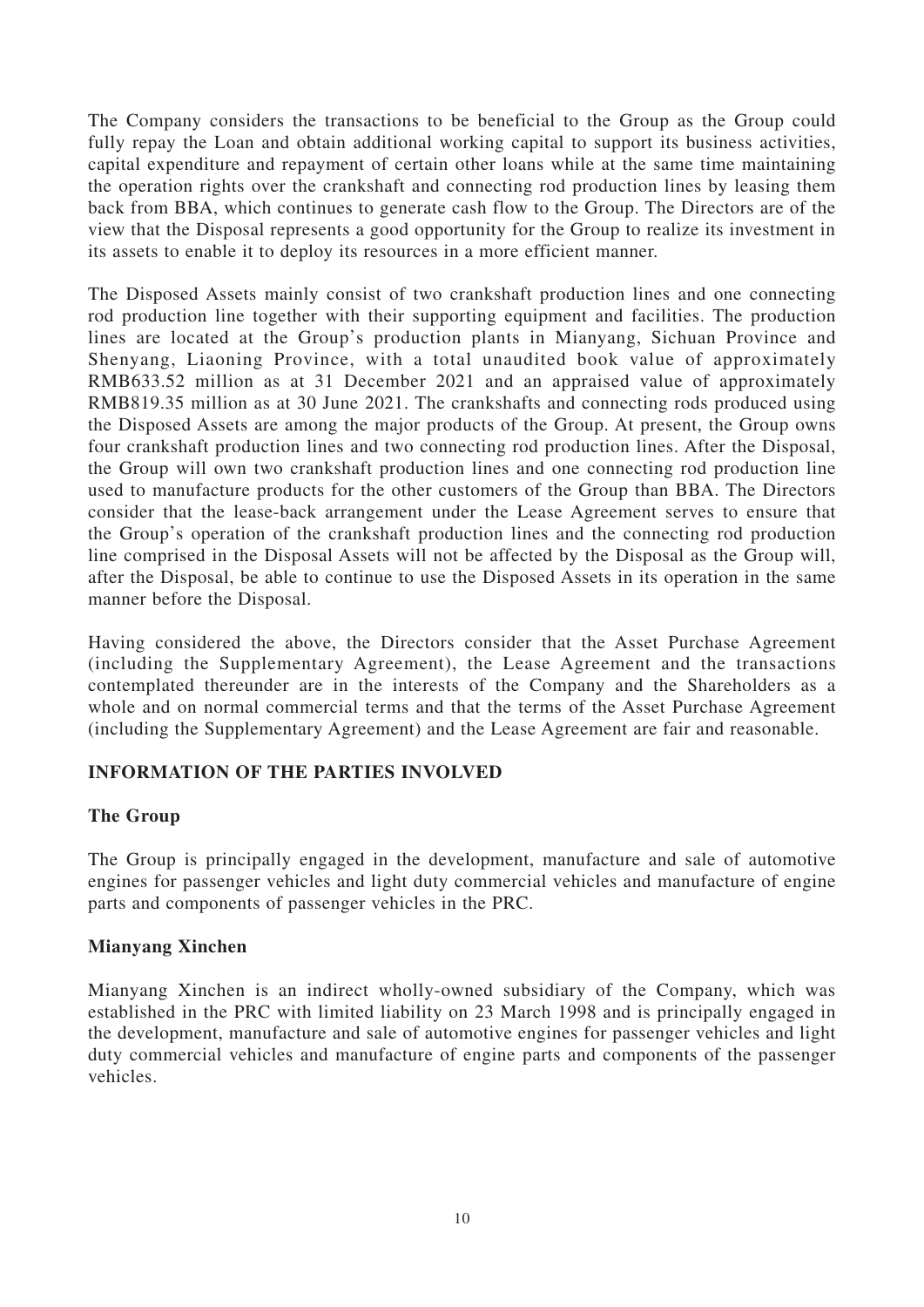## **Mianyang Xinchen (Shenyang Branch)**

Mianyang Xinchen (Shenyang Branch) is the branch company of Mianyang Xinchen established in Shenyang, Liaoning, the PRC.

## **Shenyang Xinchen**

Shenyang Xinchen is an indirect wholly-owned subsidiary of the Company, which was established in the PRC with limited liability on 22 October 2008 and is principally engaged in the development and manufacture of automotive engines, parts and components.

## **BBA**

BBA is a sino-foreign equity joint venture company incorporated in the PRC and as at the date of this announcement is owned as to 25% by Shenyang Jinbei Industry Holdings Co., Ltd.\* (瀋陽金杯汽車工業控股有限公司), an indirect wholly-owned subsidiary of Brilliance China, and 75% by BMW Holding B.V. To the best knowledge, information and belief of the Directors, BMW Holding B.V. is an indirect subsidiary of BMW AG, a German multinational company which produces automobiles and motorcycles and is listed on the Frankfurt Stock Exchange.

Save as disclosed in this announcement, BBA and its ultimate controlling shareholder(s) are third parties independent of the Company and its connected persons (as defined in the Listing Rules).

## **FINANCIAL IMPLICATIONS AND USE OF PROCEEDS FROM THE DISPOSAL**

As a result of the Disposal, the Directors expect that the Group will record an unaudited gain on the Disposal of approximately RMB172.07 million, being the difference between the consideration from the Disposal of approximately RMB925.86 million, the total unaudited net book value of the Disposed Assets of approximately RMB633.52 million as at 31 December 2021, the value added tax of approximately RMB106.51 million, other miscellaneous taxes of approximately RMB12.78 million and other transaction cost of RMB0.98 million incurred. Such calculation is only an estimate provided for illustrative purposes and the accounting treatment of the Disposal will be subject to further review by the auditors of the Company.

As disclosed in the paragraph headed "Purchase Price" above in this announcement, the Group will receive a sum of approximately RMB425.86 million, being the Purchase Price less the principal amount of the Loan in the sum of RMB500.00 million. The net proceeds from the Disposal (after deducting value added tax, other miscellaneous taxes and other transaction cost) are approximately RMB305.59 million. The Group intends to use such net proceeds of RMB100.00 million as general working capital of the Group and the remaining for the capital expenditure on hybrid engines development including the range extender and other engine components business development plus repayment of certain other loans of the Group.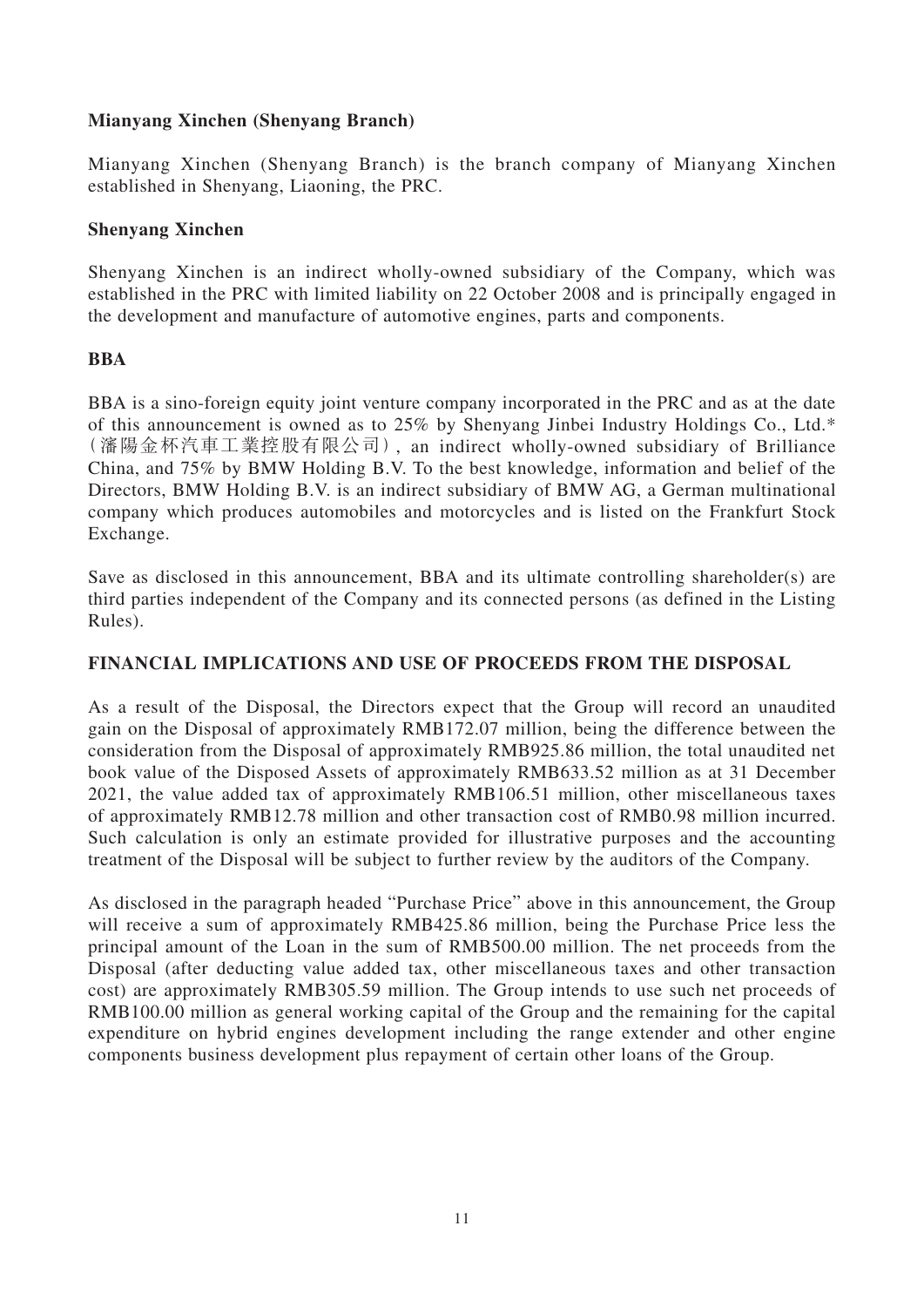## **LISTING RULES IMPLICATIONS**

As the highest applicable percentage ratio in respect of the Disposal is higher than 75%, the Asset Purchase Agreement and the transactions contemplated thereunder constitute a very substantial disposal for the Company and are subject to the reporting, announcement and Shareholders' approval requirements under Chapter 14 of the Listing Rules.

According to HKFRS 16, the Company will recognize the lease of the Disposed Assets under the Lease Agreement as a right-of-use asset in the sum of approximately RMB728.78 million (subject to adjustment based on, among others, the applicable discount rate) which shall be the present value of the total rent. The recognition of such a right-of-use asset will be regarded as an acquisition of asset under Rule  $14.04(1)(a)$  of the Listing Rules. As the highest applicable percentage ratio in respect of the lease of the Disposed Assets under the Lease Agreement is higher than 100%, the Lease Agreement and the transactions contemplated thereunder constitute a very substantial acquisition for the Company and are subject to the reporting, announcement and Shareholders' approval requirements under Chapter 14 of the Listing Rules.

#### **GENERAL**

A circular containing, amongst other things, details of the Asset Purchase Agreement, the Lease Agreement and a notice convening the Extraordinary General Meeting for the Shareholders to consider and, if thought fit, approve the Asset Purchase Agreement, the Lease Agreement and the transactions contemplated thereunder is expected to be despatched on or before 16 June 2022.

#### **DEFINITIONS**

In this announcement, unless otherwise defined, terms used herein shall have the following meanings:

| "Asset Purchase<br>Agreement" | the Original AP Agreement, as supplemented and revised by<br>the Supplementary Agreement;                                                                                                                                                                                                                                                                                                       |
|-------------------------------|-------------------------------------------------------------------------------------------------------------------------------------------------------------------------------------------------------------------------------------------------------------------------------------------------------------------------------------------------------------------------------------------------|
| "Assigned Contracts"          | the agreements, contracts, other similar arrangements of<br>every kind entered into by the Sellers in connection with the<br>operation of, among others, the production lines, supporting<br>equipment and facilities relating to the production of<br>crankshaft and connecting rod owned by the Sellers and the<br>rights under such agreements, contracts and other similar<br>arrangements; |
| "BBA"                         | BMW Brilliance Automotive Ltd.* (華晨寶馬汽車有<br>限公司), a sino-foreign equity joint venture company<br>incorporated in the PRC which is owned as to 25% by<br>Shenyang Jinbei Automotive Industry Holdings Co., Ltd.*<br>(瀋陽金杯汽車工業控股有限公司)(an indirect wholly-<br>owned subsidiary of Brilliance China) and 75% by BMW<br>Holdings B.V.;                                                               |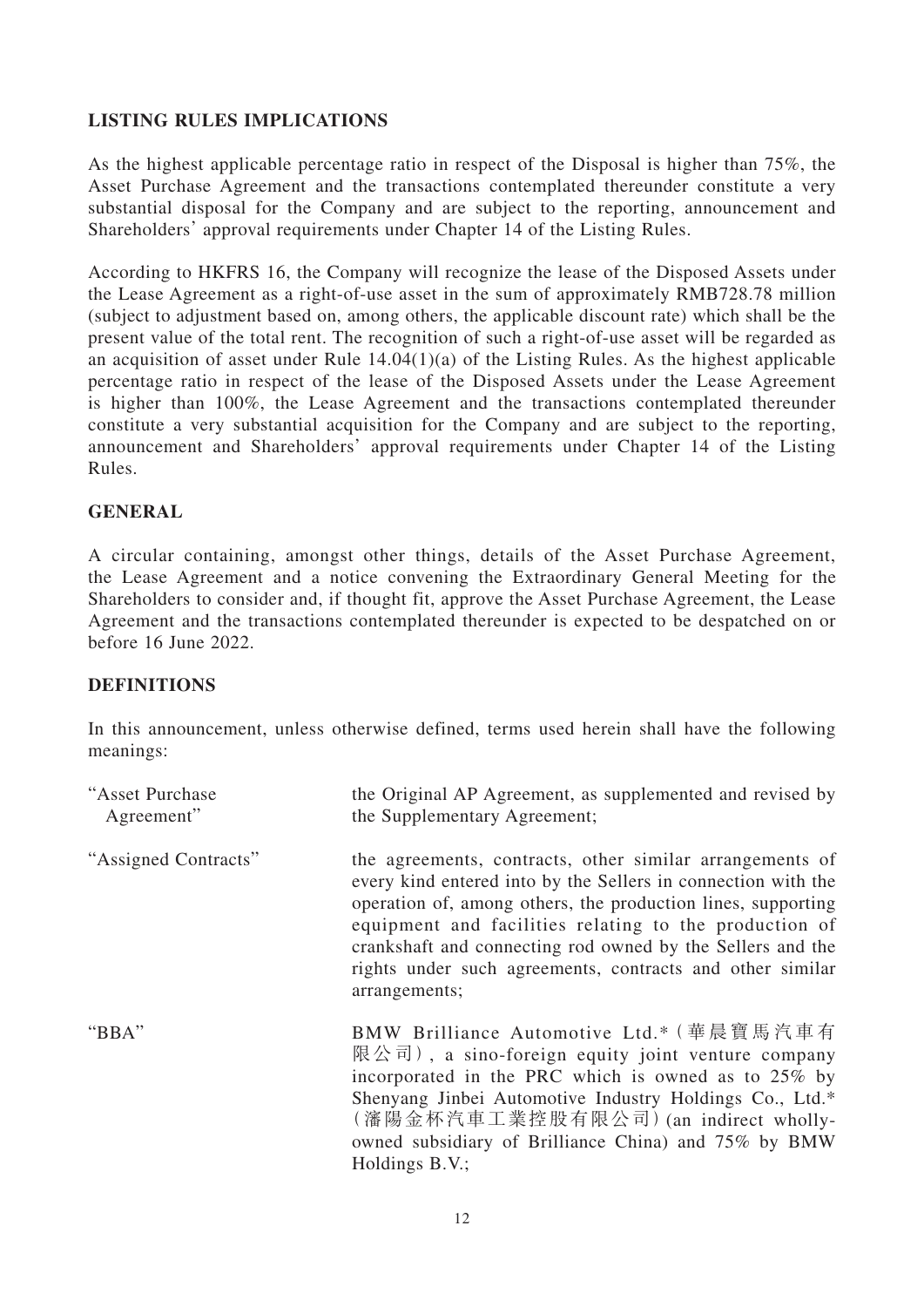| "BMW AG"                           | Bayerische Motoren Werke Aktiengesellschaft;                                                                                                                                                                                                                                                                                                                                                                                                                                                                                                                                                                                                                                                                              |
|------------------------------------|---------------------------------------------------------------------------------------------------------------------------------------------------------------------------------------------------------------------------------------------------------------------------------------------------------------------------------------------------------------------------------------------------------------------------------------------------------------------------------------------------------------------------------------------------------------------------------------------------------------------------------------------------------------------------------------------------------------------------|
| "Board"                            | the board of Directors;                                                                                                                                                                                                                                                                                                                                                                                                                                                                                                                                                                                                                                                                                                   |
| "Brilliance China"                 | Brilliance China Automotive Holdings Limited (華晨中國<br>汽車控股有限公司*), a company incorporated in Bermuda,<br>whose shares are listed on the Main Board of the Stock<br>Exchange, and a controlling shareholder of the Company;                                                                                                                                                                                                                                                                                                                                                                                                                                                                                                 |
| "Business Day"                     | any day on which commercial banks within the PRC are<br>generally open for normal business;                                                                                                                                                                                                                                                                                                                                                                                                                                                                                                                                                                                                                               |
| "Closing"                          | closing of the Disposal in accordance with the Asset<br>Purchase Agreement;                                                                                                                                                                                                                                                                                                                                                                                                                                                                                                                                                                                                                                               |
| "Closing Date"                     | the date on which Closing occurs;                                                                                                                                                                                                                                                                                                                                                                                                                                                                                                                                                                                                                                                                                         |
| "Company"                          | Xinchen China Power Holdings Limited (新晨中國動力控<br>股有限公司), an exempted company incorporated in the<br>Cayman Islands, whose shares are listed on the Main Board<br>of the Stock Exchange;                                                                                                                                                                                                                                                                                                                                                                                                                                                                                                                                   |
| "controlling"<br>shareholder(s)"   | has the meaning as defined in the Listing Rules;                                                                                                                                                                                                                                                                                                                                                                                                                                                                                                                                                                                                                                                                          |
| "Directors"                        | the directors of the Company;                                                                                                                                                                                                                                                                                                                                                                                                                                                                                                                                                                                                                                                                                             |
| "Disposal"                         | the disposal of the Disposed Assets by the Sellers to BBA;                                                                                                                                                                                                                                                                                                                                                                                                                                                                                                                                                                                                                                                                |
| "Disposed Assets"                  | production lines, supporting equipment and facilities relating<br>to the production of crankshaft and connecting rod owned<br>by Mianyang Xinchen and Shenyang Xinchen, together with<br>all rights, title, and interest in and to, among others, the<br>Assigned Contracts and the intellectual property pertaining<br>to the Sellers' operations of their crankshaft and connecting<br>rod business. For the avoidance of doubt, the land use right<br>and property ownership of buildings owned by Shenyang<br>Xinchen relating to the production of crankshaft and<br>connecting rod which form part of the assets mortgaged in<br>favour of BBA as security for the Loan are not included in<br>the Disposed Assets; |
| "Extraordinary<br>General Meeting" | the extraordinary general meeting of the Company to be<br>convened for the purpose of considering and, if thought fit,<br>approving, among others, the Asset Purchase Agreement,<br>the Lease Agreement and the transactions contemplated<br>thereunder;                                                                                                                                                                                                                                                                                                                                                                                                                                                                  |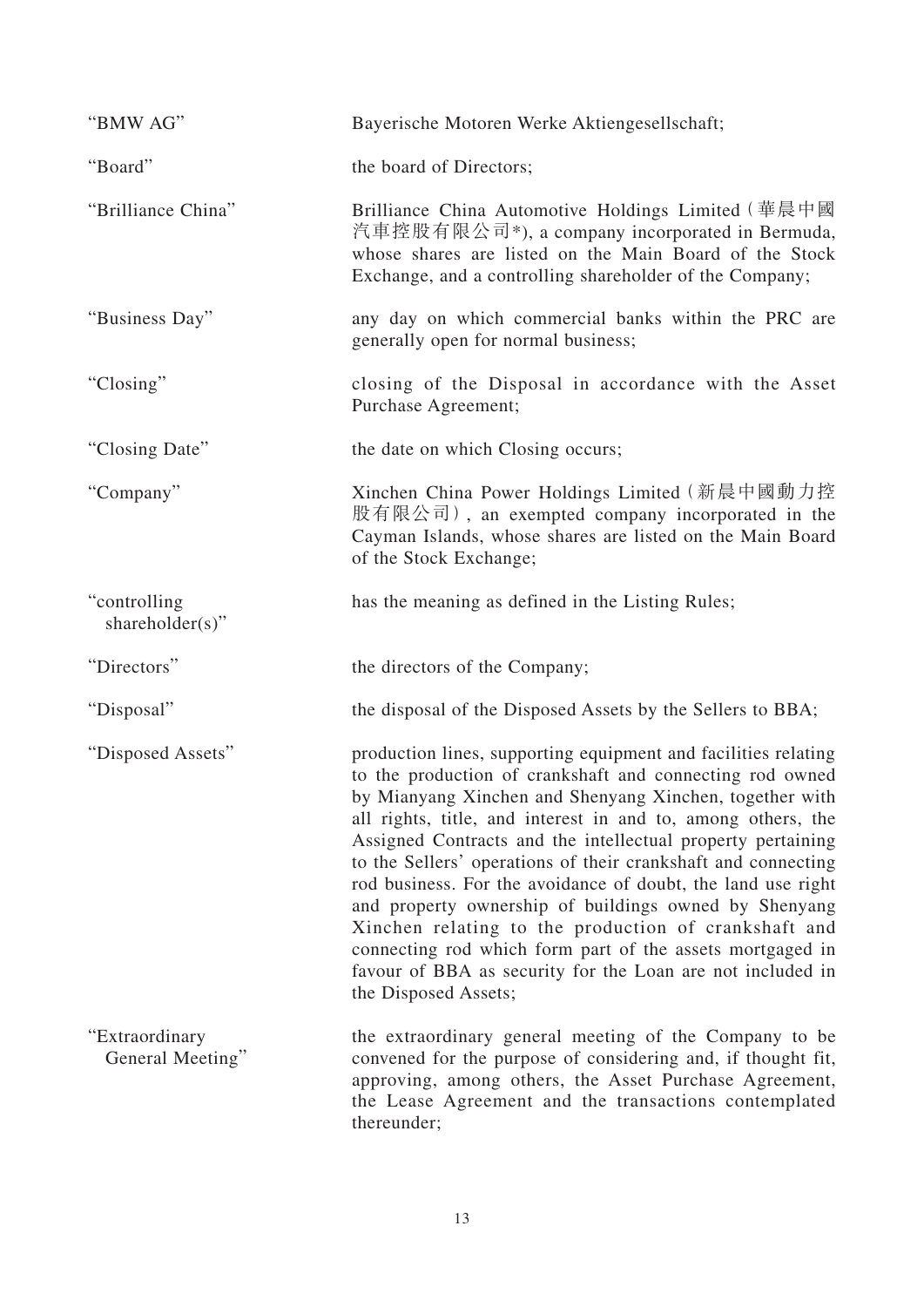| "Group"                         | the Company and its subsidiaries;                                                                                                                                                                                                                                                                                                                                                                                                                                                                                                                                                                                                                                                                                                                                                                                                                                                                                                                                           |
|---------------------------------|-----------------------------------------------------------------------------------------------------------------------------------------------------------------------------------------------------------------------------------------------------------------------------------------------------------------------------------------------------------------------------------------------------------------------------------------------------------------------------------------------------------------------------------------------------------------------------------------------------------------------------------------------------------------------------------------------------------------------------------------------------------------------------------------------------------------------------------------------------------------------------------------------------------------------------------------------------------------------------|
| "HKFRS"                         | Hong Kong Financial Reporting Standards issued by the<br>Hong Kong Institute of Certified Public Accountants;                                                                                                                                                                                                                                                                                                                                                                                                                                                                                                                                                                                                                                                                                                                                                                                                                                                               |
| "Hong Kong"                     | the Hong Kong Special Administrative Region of the<br>People's Republic of China;                                                                                                                                                                                                                                                                                                                                                                                                                                                                                                                                                                                                                                                                                                                                                                                                                                                                                           |
| "Lease Agreement"               | the equipment lease agreement (設備租賃協定) dated<br>25 May 2022 and entered into between BBA as lessor and<br>Shenyang Xinchen as lessee in relation to the lease of the<br>Disposed Assets;                                                                                                                                                                                                                                                                                                                                                                                                                                                                                                                                                                                                                                                                                                                                                                                    |
| "Listing Rules"                 | the Rules Governing the Listing of Securities on the Stock<br>Exchange;                                                                                                                                                                                                                                                                                                                                                                                                                                                                                                                                                                                                                                                                                                                                                                                                                                                                                                     |
| "Loan"                          | the secured interest-bearing loan in the principal amount<br>of RMB500.00 million advanced by BBA to the Sellers<br>pursuant to the Support Agreement;                                                                                                                                                                                                                                                                                                                                                                                                                                                                                                                                                                                                                                                                                                                                                                                                                      |
| "Long-term<br>Supply Contracts" | collectively: (i) the purchase agreement for finished<br>crankshafts entered into between BBA and Mianyang<br>Xinchen on 21 January 2015, pursuant to which BBA has<br>agreed to purchase and Mianyang Xinchen has agreed to<br>sell finished crankshafts which are to be produced by using<br>the Disposed Assets and for the sole purpose of supplying<br>to BBA for its assembly of N20 engines and Bx8 engines,<br>as extended from time to time; and (ii) the contractual<br>documents in relation to the supply of "B48 Extra 30u<br>Conrod" connecting rods by Mianyang Xinchen (Shenyang<br>Branch) to BBA (including without limitation the BMW<br>Group International Terms and Conditions for the Purchase<br>of Production Materials and Automotive Components,<br>Framework Agreement for Supply to BMW Brilliance<br>Automotive Ltd., Warranty Agreement and Series Orders)<br>executed by Mianyang Xinchen (Shenyang Branch) and BBA<br>dated 4 August 2014; |
| "Material Adverse Effect"       | a material adverse effect on the Disposed Assets, the value of<br>the Disposed Assets or the transactions contemplated by the<br><b>Asset Purchase Agreement;</b>                                                                                                                                                                                                                                                                                                                                                                                                                                                                                                                                                                                                                                                                                                                                                                                                           |
| "Mianyang Xinchen"              | Mianyang Xinchen Engine Co., Ltd.* (綿陽新晨動力機械<br>有限公司) (including its branches), a company incorporated<br>in the PRC and a wholly-owned subsidiary of the Company;                                                                                                                                                                                                                                                                                                                                                                                                                                                                                                                                                                                                                                                                                                                                                                                                          |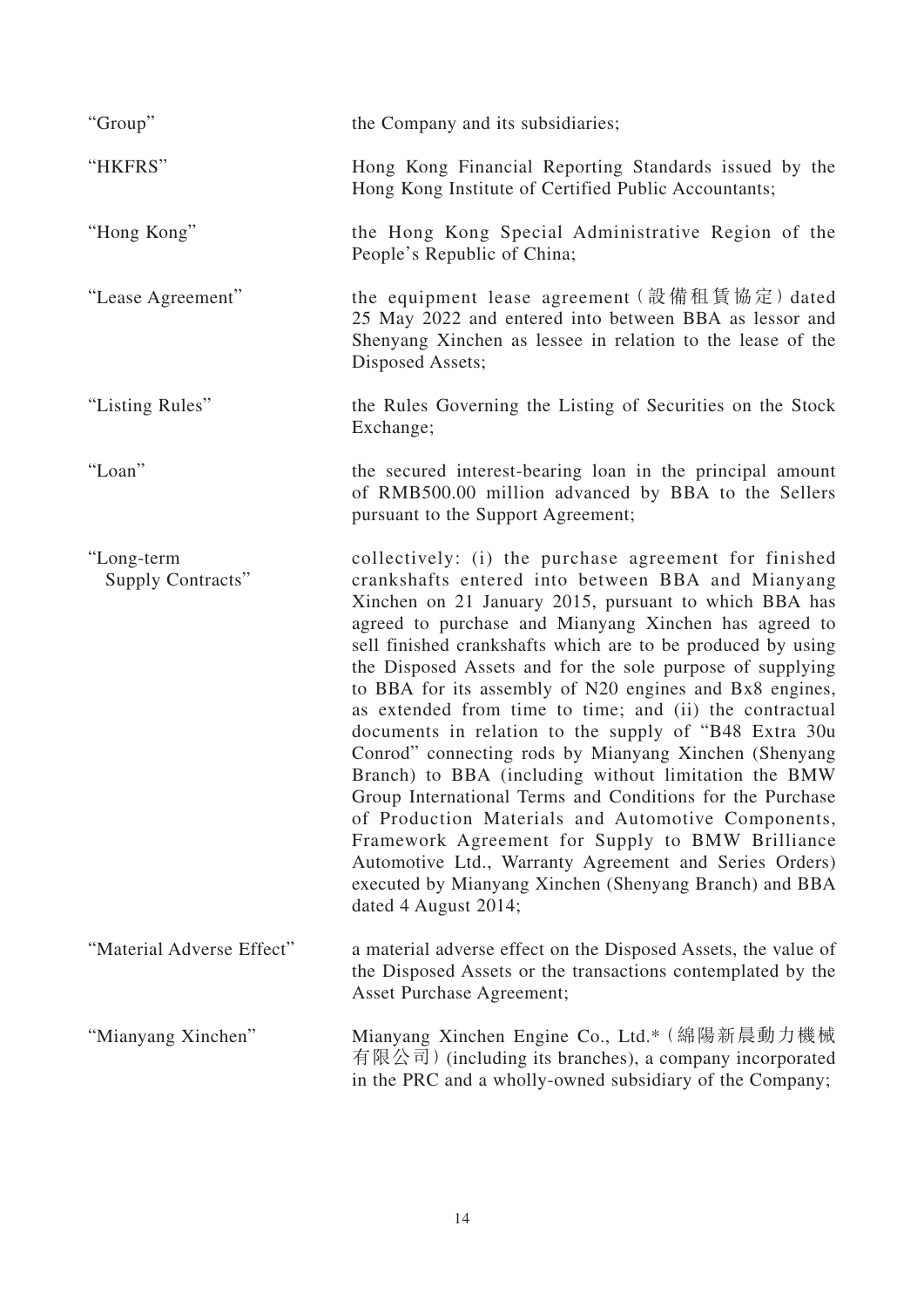| "Mianyang Xinchen"<br>(Shenyang Branch)" | Mianyang Xinchen Engine Co., Ltd. Shenyang Branch*<br>(綿陽新晨動力機械有限公司瀋陽分公司), the branch<br>company of Mianyang Xinchen established in Shenyang,<br>Liaoning, the PRC;                                                                                                                                                                                                                                                                                                                                                                      |
|------------------------------------------|------------------------------------------------------------------------------------------------------------------------------------------------------------------------------------------------------------------------------------------------------------------------------------------------------------------------------------------------------------------------------------------------------------------------------------------------------------------------------------------------------------------------------------------|
| "New Supply Contracts"                   | the Original Supply Contracts, as amended by the novation<br>agreement entered between the Sellers and BBA on 10<br>February 2022 in respect of the Original Supply Contracts,<br>pursuant to which Shenyang Xinchen shall undertake all<br>the rights, obligations and liabilities in place of Mianyang<br>Xinchen and Mianyang Xinchen (Shenyang Branch)<br>respectively, and be bound by the entire terms and conditions<br>of the Original Supply Contracts as of 10 February 2022<br>(unless otherwise provided in such agreement); |
| "Original AP Agreement"                  | the conditional original asset purchase agreement (資產購<br>買協議) dated 25 May 2022 and entered into between the<br>Sellers as vendors and BBA as purchaser in relation to the<br>Disposal;                                                                                                                                                                                                                                                                                                                                                 |
| "Original Supply<br>Contracts"           | collectively: (i) the Long-term Supply Contracts; and (ii) the<br>raw materials supply agreement entered into by and between<br>Mianyang Xinchen and BBA on 21 January 2015 and/or<br>the sales agreement on parts to be used for production of<br>Bx8 conrod entered into by and between Mianyang Xinchen<br>(Shenyang Branch) and BBA in 2016;                                                                                                                                                                                         |
| "PRC"                                    | The People's Republic of China, which for the purpose of<br>this announcement only, excludes Hong Kong, the Macau<br>Special Administrative Region of the People's Republic of<br>China and Taiwan;                                                                                                                                                                                                                                                                                                                                      |
| "Public Listing Process"                 | the process for the proposed sale of the Disposed Assets by<br>the Sellers at the Shenyang Asset Exchange via asset and<br>equity exchange by public information disclosure;                                                                                                                                                                                                                                                                                                                                                             |
| "Purchase Price"                         | approximately RMB925.86 million, being the total purchase<br>price which BBA shall pay to the Sellers for the Disposed<br>Assets pursuant to the Asset Purchase Agreement;                                                                                                                                                                                                                                                                                                                                                               |
| "Sellers"                                | collectively, Mianyang Xinchen, Mianyang Xinchen<br>(Shenyang Branch) and Shenyang Xinchen;                                                                                                                                                                                                                                                                                                                                                                                                                                              |
| "Share $(s)$ "                           | ordinary share(s) in the Company with a nominal value of<br>HK\$0.01 each;                                                                                                                                                                                                                                                                                                                                                                                                                                                               |
| "Shareholder(s)"                         | $holder(s)$ of Share $(s)$ ;                                                                                                                                                                                                                                                                                                                                                                                                                                                                                                             |